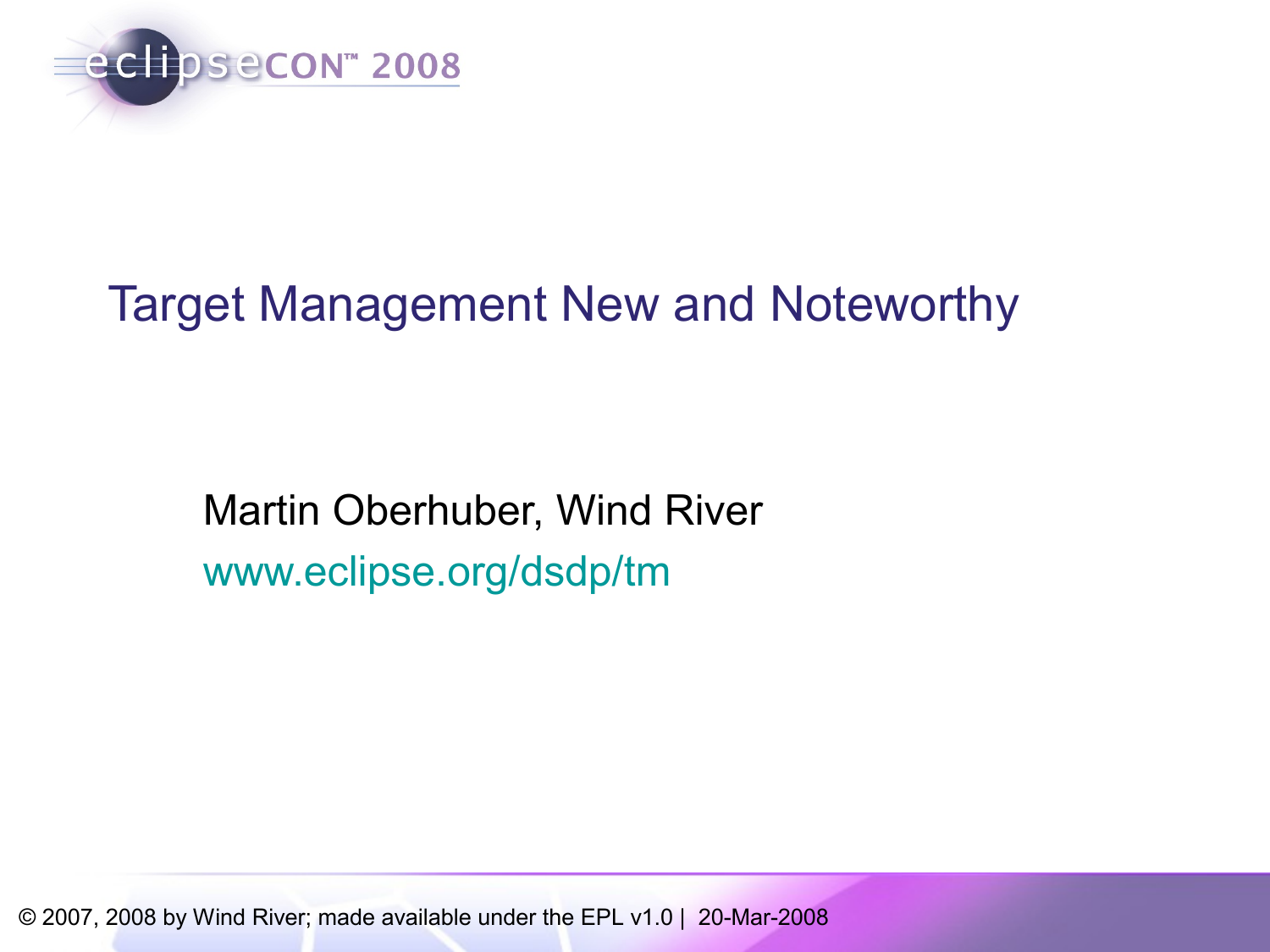

# The Eclipse Target Management Project

… why "Target"?

Just a matter of terminology

Remote Computer Systems

- Targets (Locally connected, shared, fielded)
- Hosts (Grids, farms, nodes) and running software on them
	- Discover, connect, get status
	- Download, run, debug, test
- why "Management"?
	- Discover remote systems; manage their properties and capabilities; team-share connection definitions and settings; access control

eclipse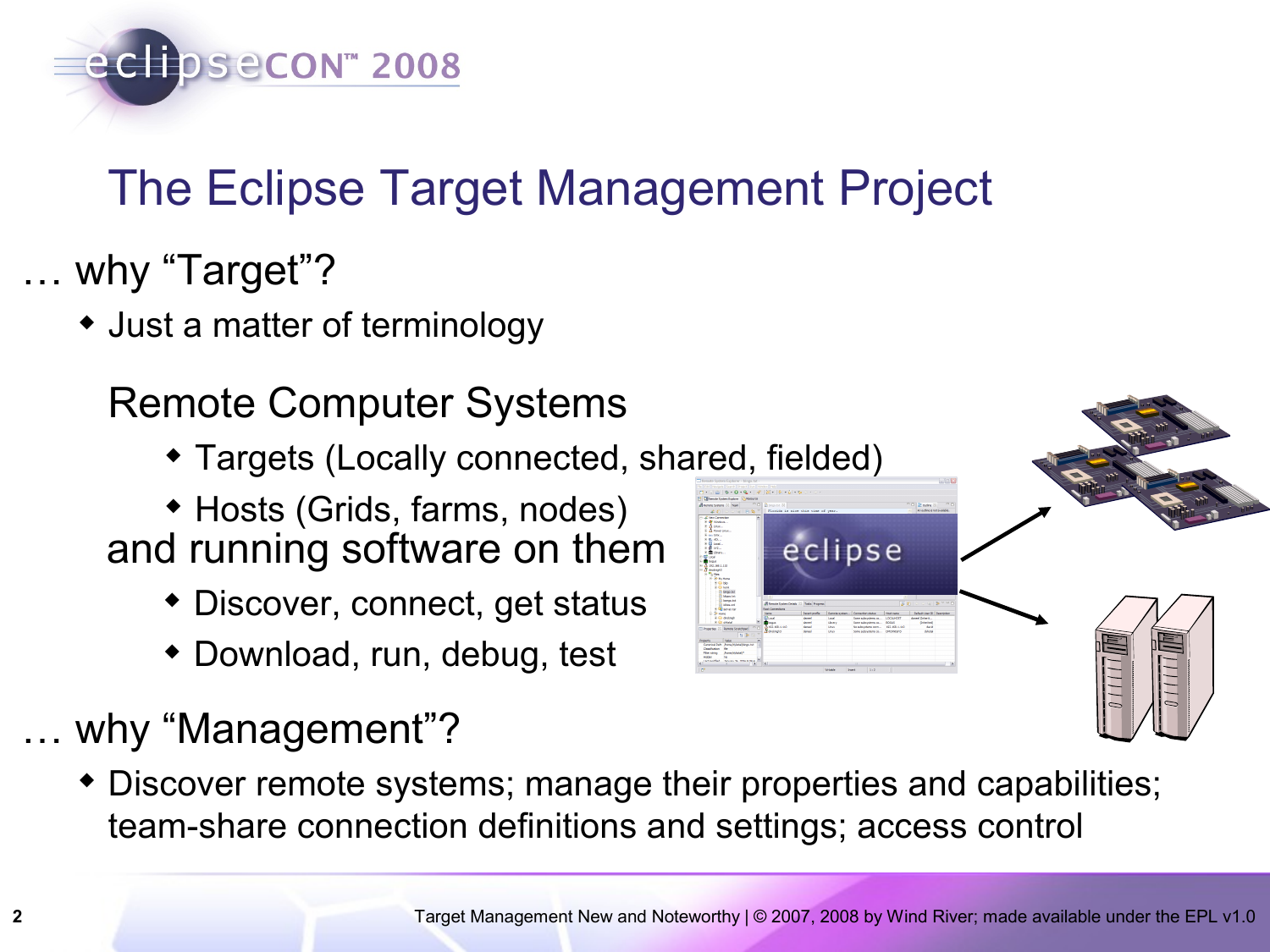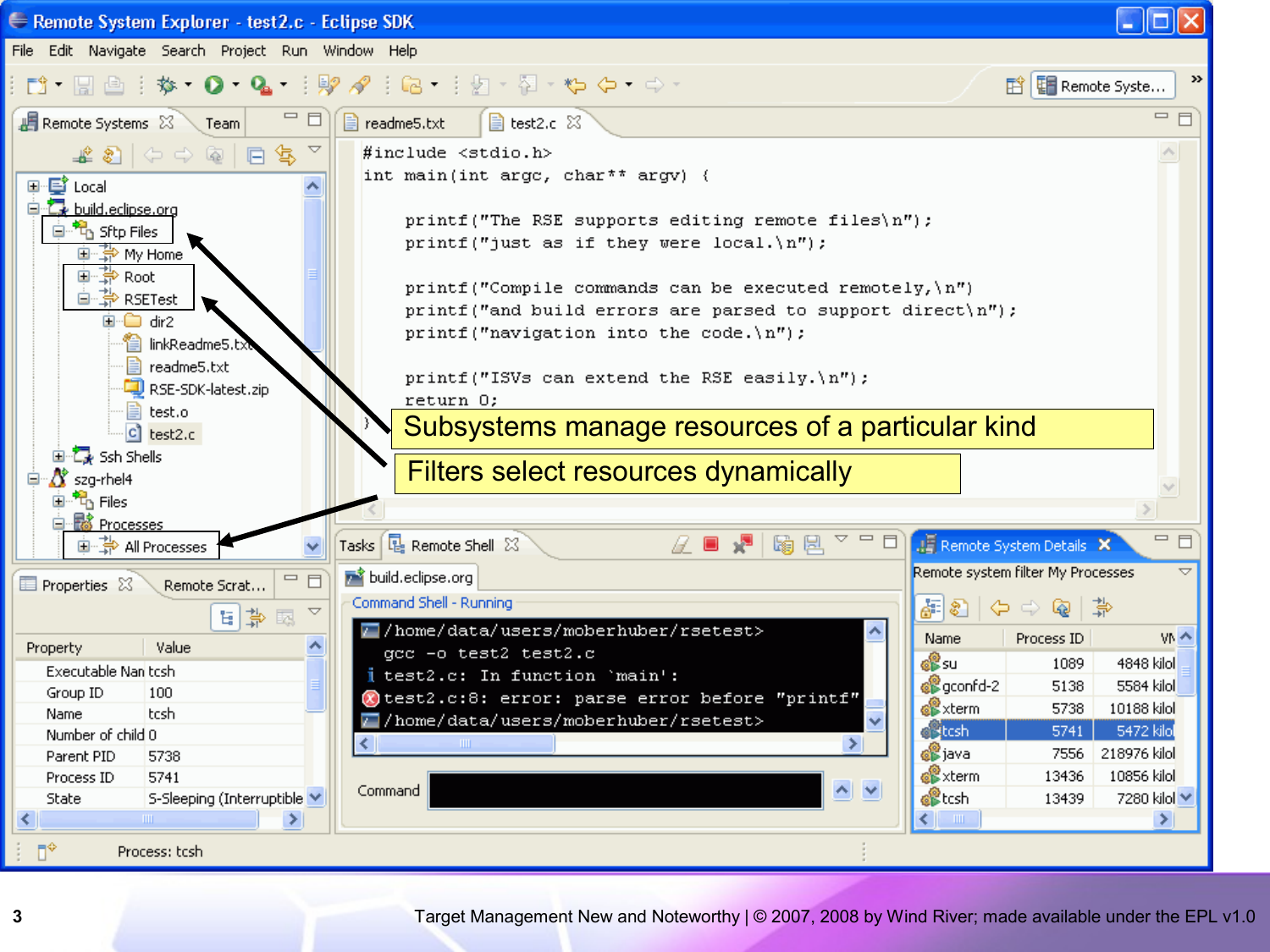

## Remote System Explorer (RSE)

- **Integrates any kind of heterogeneous remote resources under a uniform UI**
- Pluggable subsystems and adapters map any kind of existing model onto the RSE concepts
- Default subsystems:
	- Remote Files - [transparent working on remote computers](http://eclipsewebmaster.blogspot.com/2007/01/remote-editing-using-eclipse.html) just like the local one
	- Standard Widgets and Dialogs, EFS Provider
	- Remote Shell, Remote Processes
- Deferred access in background jobs everywhere
	- Can integrate with other providers e.g. ECF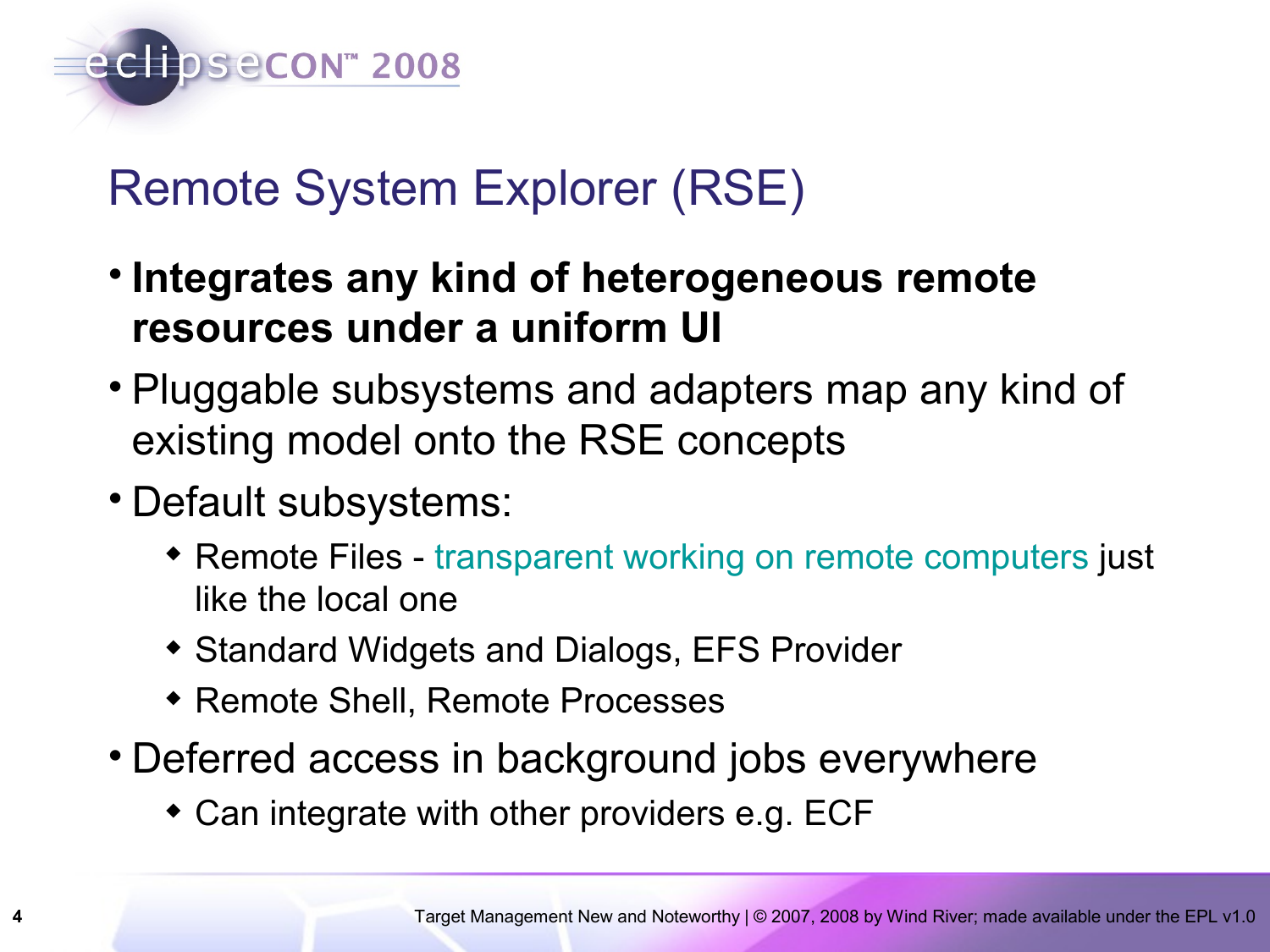## TM for Embedded: Wind River Workbench

eclipsecon 2008

|                                                                                                                                                                                                                                                                                                                                                                                                                                                                                                                                                                                                                                                                                                                                                                                                                                                                                                                                                                                                        |                                                                                                                                                          | $\blacksquare$ $\blacksquare$<br><b>O</b> New                                                                                                                                                                                                                                                                                                                                                                                                                                                                                                                                                                                                                                                                                                                                                                           |  |  |
|--------------------------------------------------------------------------------------------------------------------------------------------------------------------------------------------------------------------------------------------------------------------------------------------------------------------------------------------------------------------------------------------------------------------------------------------------------------------------------------------------------------------------------------------------------------------------------------------------------------------------------------------------------------------------------------------------------------------------------------------------------------------------------------------------------------------------------------------------------------------------------------------------------------------------------------------------------------------------------------------------------|----------------------------------------------------------------------------------------------------------------------------------------------------------|-------------------------------------------------------------------------------------------------------------------------------------------------------------------------------------------------------------------------------------------------------------------------------------------------------------------------------------------------------------------------------------------------------------------------------------------------------------------------------------------------------------------------------------------------------------------------------------------------------------------------------------------------------------------------------------------------------------------------------------------------------------------------------------------------------------------------|--|--|
|                                                                                                                                                                                                                                                                                                                                                                                                                                                                                                                                                                                                                                                                                                                                                                                                                                                                                                                                                                                                        | <b>O</b> New                                                                                                                                             | <b>Registry/Connection Filter</b><br>Specify the filter to show connections od default and remote<br>registries.                                                                                                                                                                                                                                                                                                                                                                                                                                                                                                                                                                                                                                                                                                        |  |  |
|                                                                                                                                                                                                                                                                                                                                                                                                                                                                                                                                                                                                                                                                                                                                                                                                                                                                                                                                                                                                        | <b>Registry/Connection Filter</b>                                                                                                                        |                                                                                                                                                                                                                                                                                                                                                                                                                                                                                                                                                                                                                                                                                                                                                                                                                         |  |  |
|                                                                                                                                                                                                                                                                                                                                                                                                                                                                                                                                                                                                                                                                                                                                                                                                                                                                                                                                                                                                        | Specify the filter to show connections od default and remote<br>registries.                                                                              | Connection Type   Connection Platform<br>Registry Host   Connection Name                                                                                                                                                                                                                                                                                                                                                                                                                                                                                                                                                                                                                                                                                                                                                |  |  |
| $\Box$<br>山 Remote Systems 8<br>Kernel Objects<br>$\begin{array}{c} \textcolor{red}{\textbf{\#}} \textcolor{blue}{\textbf{\#}} \textcolor{blue}{\textbf{\#}} \textcolor{blue}{\textbf{\#}} \textcolor{blue}{\textbf{\#}} \textcolor{blue}{\textbf{\#}} \textcolor{blue}{\textbf{\#}} \textcolor{blue}{\textbf{\#}} \textcolor{blue}{\textbf{\#}} \textcolor{blue}{\textbf{\#}} \textcolor{blue}{\textbf{\#}} \textcolor{blue}{\textbf{\#}} \textcolor{blue}{\textbf{\#}} \textcolor{blue}{\textbf{\#}} \textcolor{blue}{\textbf{\#}} \textcolor{blue}{\textbf{\#}} \textcolor{blue}{\textbf{\#}} \textcolor{blue}{\textbf$<br>⊟ <b>⊑i</b> Local<br>电 <sup>点</sup> Local Files<br>Q Local Shells<br>⊞‴≔ఊ Tests<br>Wind River Registries<br>default(localhost)<br>图 vxsim0 (mapped to Wind River V:<br>wxsim1 (mapped to Wind River V:<br>图 vxsim9_psc (VxWorks 653 2.1)<br>WRISS_MPC7451 (Wind River St<br><b>D</b> sgiliath<br>to Wind Ri<br>WRICE_SBC7410_Multicore (Win<br>승 - 유 All ocd connections | Registry Host   Connection Name<br>Connection Type Con<br>◯ default Registry<br>O remote Registry<br>Host name:<br>all Registries<br>show registry nodes | Connection types:<br>Wind River Generic GDB Remote Serial Protocol Connection<br>Wind River Linux Application Core Dump Target Server Connection<br>Wind River Linux Dual Mode Target Server Connection<br>Wind River Linux KGDB Connection<br>Wind River Linux User Mode Target Server Connection<br>Wind River OCD ICE Connection<br>Wind River OCD ISS Connection<br>☑<br>Wind River OCD Probe Connection<br>Wind River VxWorks 5.5.x Core Dump Connection<br>Wind River VxWorks 5.5.x Target Server Connection<br>Wind River VxWorks 6.x Core Dump Connection<br>Wind River VxWorks 6.x Simulator Connection<br>Wind River VxWorks 6.x Target Server Connection<br>Wind River VxWorks 653 Simulator Connection<br>Wind River VxWorks 653 Target Server Connection<br>Wind River VxWorks Secure Simulator Connection |  |  |
| WRICE_SBC7410_Multicore (Win<br>WRISS_MPC7451 (Wind River St                                                                                                                                                                                                                                                                                                                                                                                                                                                                                                                                                                                                                                                                                                                                                                                                                                                                                                                                           |                                                                                                                                                          | $\circledR$<br>$N$ ext ><br>Finish<br>$<$ Back<br>Cancel                                                                                                                                                                                                                                                                                                                                                                                                                                                                                                                                                                                                                                                                                                                                                                |  |  |
| $\left  \left\langle \right\rangle \right $<br>≯<br>$\  \cdot \ $<br>ΠŶ<br>WRRegistrySubSystemFilter: All ocd connl <del>ums</del>                                                                                                                                                                                                                                                                                                                                                                                                                                                                                                                                                                                                                                                                                                                                                                                                                                                                     | $\circledR$<br>$<$ Back<br>Next<br>Finish                                                                                                                | Cancel                                                                                                                                                                                                                                                                                                                                                                                                                                                                                                                                                                                                                                                                                                                                                                                                                  |  |  |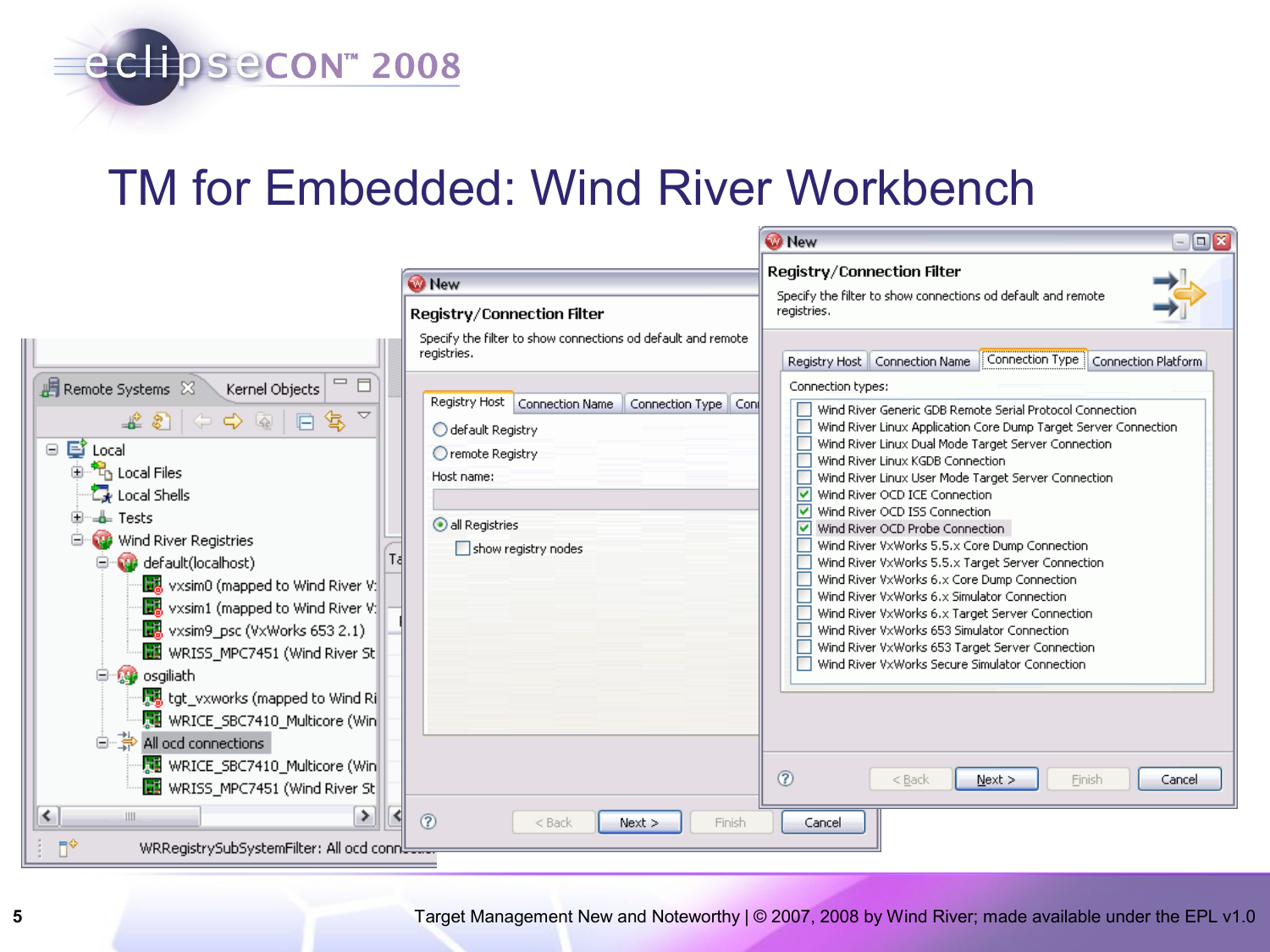### eclipsecon" 2008

### Symbian phone browser



**6** Target Management New and Noteworthy | © 2007, 2008 by Wind River; made available under the EPL v1.0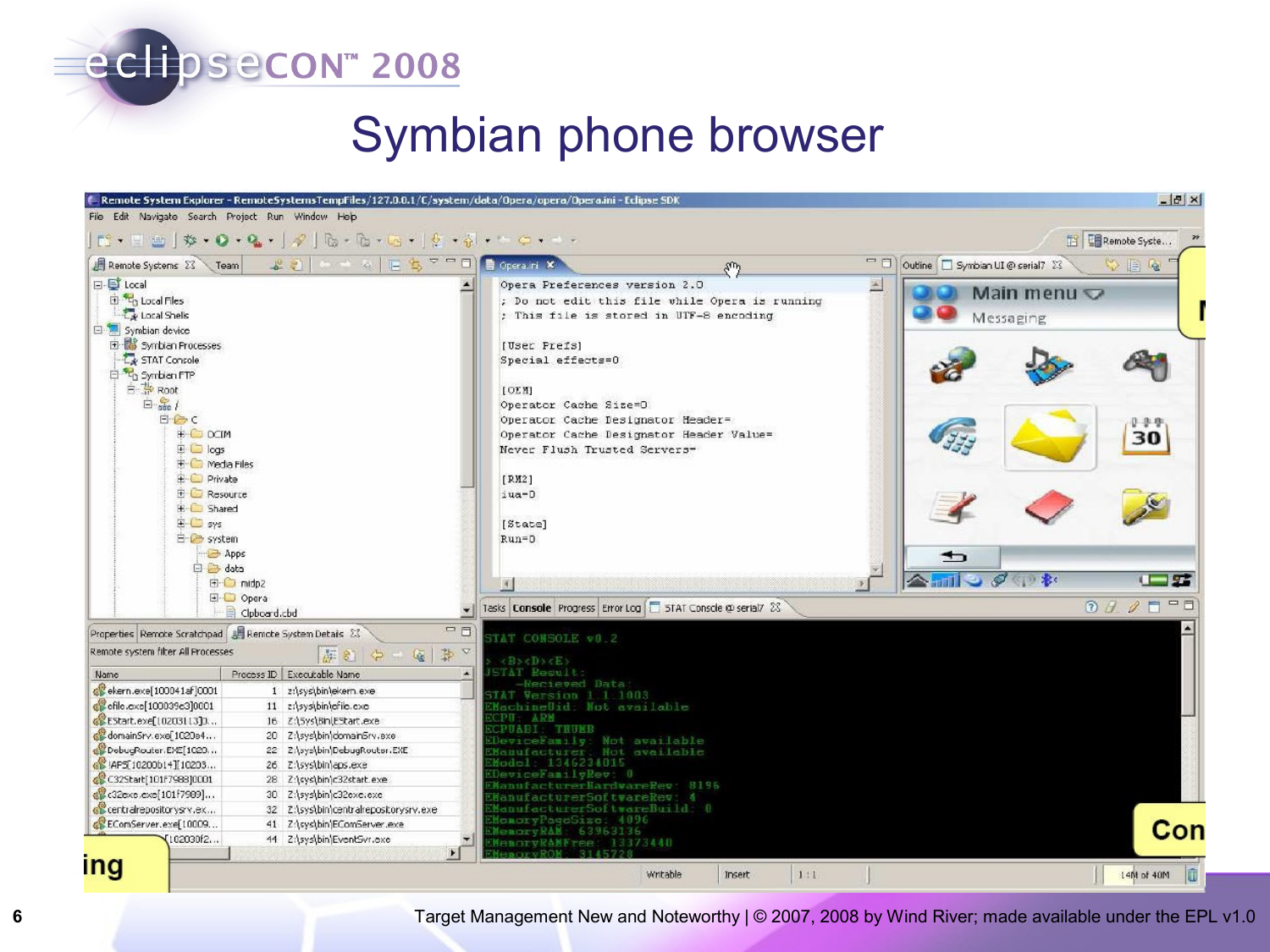#### eclipsecon 2008

## TM for Enterprise: IBM WebSphere Developer

| <sup>©</sup> Remote System Explorer - INDENT2.RPGLE - IBM Rational Software Development Platform                                                                                            |                                                                                                      |                         |                |                          |               |  |  |
|---------------------------------------------------------------------------------------------------------------------------------------------------------------------------------------------|------------------------------------------------------------------------------------------------------|-------------------------|----------------|--------------------------|---------------|--|--|
| File Edit Source Compile Navigate Search Project Run Window Help                                                                                                                            |                                                                                                      |                         |                |                          |               |  |  |
| <b>ð. ∏ ≜ │ ⋡ • ⊙ • Q. • │ ∥ │ ∿ ◇ • ↔</b> • │ ∅ ∾│ ▣ ▣ ►│ ∆ ∄ ፣ ⊠ 全 ଲ                                                                                                                      |                                                                                                      |                         |                | ■ <b>En</b> Remote Syste | $\rightarrow$ |  |  |
| $\blacksquare$<br>Remote Systems X<br>Team                                                                                                                                                  | INDENTFREE.RPGLE                                                                                     | <b>INDENT2.RPGLE 23</b> |                |                          | 目             |  |  |
| $\begin{tabular}{c} \bf \textcolor{red}{\# 8} & $\Leftrightarrow \Leftrightarrow \textcolor{red}{\otimes} \textcolor{green}{  \; \Box \; \Phi }$ \end{tabular}$<br>$\overline{\phantom{a}}$ | Line 70<br>Column 43<br>Replace                                                                      |                         |                |                          |               |  |  |
| H…_ <mark>L</mark> New Connection                                                                                                                                                           | CLONO1Factor1++++++++Opcode(E)+Extendea-factor2++++++++++++++++++++++++++++                          |                         |                |                          |               |  |  |
|                                                                                                                                                                                             | 005800                                                                                               |                         |                |                          |               |  |  |
| 中 <b>目</b> Local<br>中 <b>晶</b> My System i Connection                                                                                                                                       | 005900<br>* MOD --PROGRAMMER-- MM/DD/YY ------------CHANGE-MADE-                                     |                         |                |                          |               |  |  |
| option of the interior                                                                                                                                                                      | 006000<br>* 001 X. Xxx                                                                               |                         |                |                          |               |  |  |
| $\mathbb{H}^{\mathbb{Z}_2^{\bullet+}}$ Work with libraries                                                                                                                                  | 006100<br>$\pm$                                                                                      |                         |                |                          |               |  |  |
| 由 23 Work with objects                                                                                                                                                                      | 006200                                                                                               |                         |                |                          |               |  |  |
| … ▲ Work with members                                                                                                                                                                       | 006300<br>006400                                                                                     |                         |                |                          |               |  |  |
| ⊹ <mark>ਵੱ</mark> ≵ Library list                                                                                                                                                            | * VAR $01 -$ DOU<br>006500                                                                           |                         |                |                          |               |  |  |
| ं User libraries                                                                                                                                                                            | 006600                                                                                               |                         |                |                          |               |  |  |
| <b>⊞</b> allegance mbrs                                                                                                                                                                     | 006700                                                                                               | <b>DOU</b>              | $a = b$        |                          |               |  |  |
| 由 orpglesrc                                                                                                                                                                                 | 006800<br>C                                                                                          | DOU(m)                  | $a = b$        |                          |               |  |  |
| indented members<br><sup>0</sup> <sup>2</sup> INDENT.rpgle                                                                                                                                  | 006900<br>Ċ                                                                                          | $DOU$ $(r)$             | $a = b$        |                          |               |  |  |
| <b>G</b> INDENTFREE.rpgle                                                                                                                                                                   | 007000<br>C                                                                                          | <b>DOU</b>              | $a + b + c$    |                          |               |  |  |
| <b>Ta</b> INDENTMAX1.rpgle                                                                                                                                                                  | 007100<br>C                                                                                          |                         | $=$            |                          |               |  |  |
| <sup>C</sup> a INDENTMAX2.rpgle                                                                                                                                                             | 007200                                                                                               |                         | $d + e + f$    |                          |               |  |  |
| <sup>0</sup> <sup>1</sup> INDENT2.rpgle                                                                                                                                                     | 007300                                                                                               | DOU.                    | a * b<br>(m)   |                          |               |  |  |
| <b>G</b> INDENTS.rpgle                                                                                                                                                                      | 007400<br>C                                                                                          |                         | $c * d$<br>$=$ |                          |               |  |  |
| <b>G</b> INDENT6.rpgle                                                                                                                                                                      | ≺                                                                                                    | $-100$                  |                |                          |               |  |  |
| <sup>…国</sup> 文 iSeries Commands                                                                                                                                                            |                                                                                                      |                         |                |                          |               |  |  |
| iSeries Jobs                                                                                                                                                                                |                                                                                                      |                         |                |                          |               |  |  |
| 一日<br><b>E</b> Properties 23<br>Remote Scratchpad                                                                                                                                           | Remote System Det & Series Error List Remote Shell Series Table View Series Commands Navigator Tasks |                         |                |                          | $=$ $E$       |  |  |
| Remote system filter My active jobs<br>,全<br>동의 수수<br>ଢ<br>日常国▼                                                                                                                             |                                                                                                      |                         |                |                          |               |  |  |
| Value<br>Property                                                                                                                                                                           | Name                                                                                                 | User                    | Number         | Status                   | Subsyst <     |  |  |
| Attribute<br><b>SRC</b>                                                                                                                                                                     | <b>G</b> 145957/QUSER/QZRCSRVS                                                                       | QUSER                   | 145957         | *ACTIVE                  | QUSRW-        |  |  |
| INDENTMAX1<br>Name<br>the conditions of the distribution                                                                                                                                    | <b>S</b> 145974/QUSER/QJVACMDSRV                                                                     | <b>OUSER</b>            | 145974         | *ACTIVE                  | QUSRW         |  |  |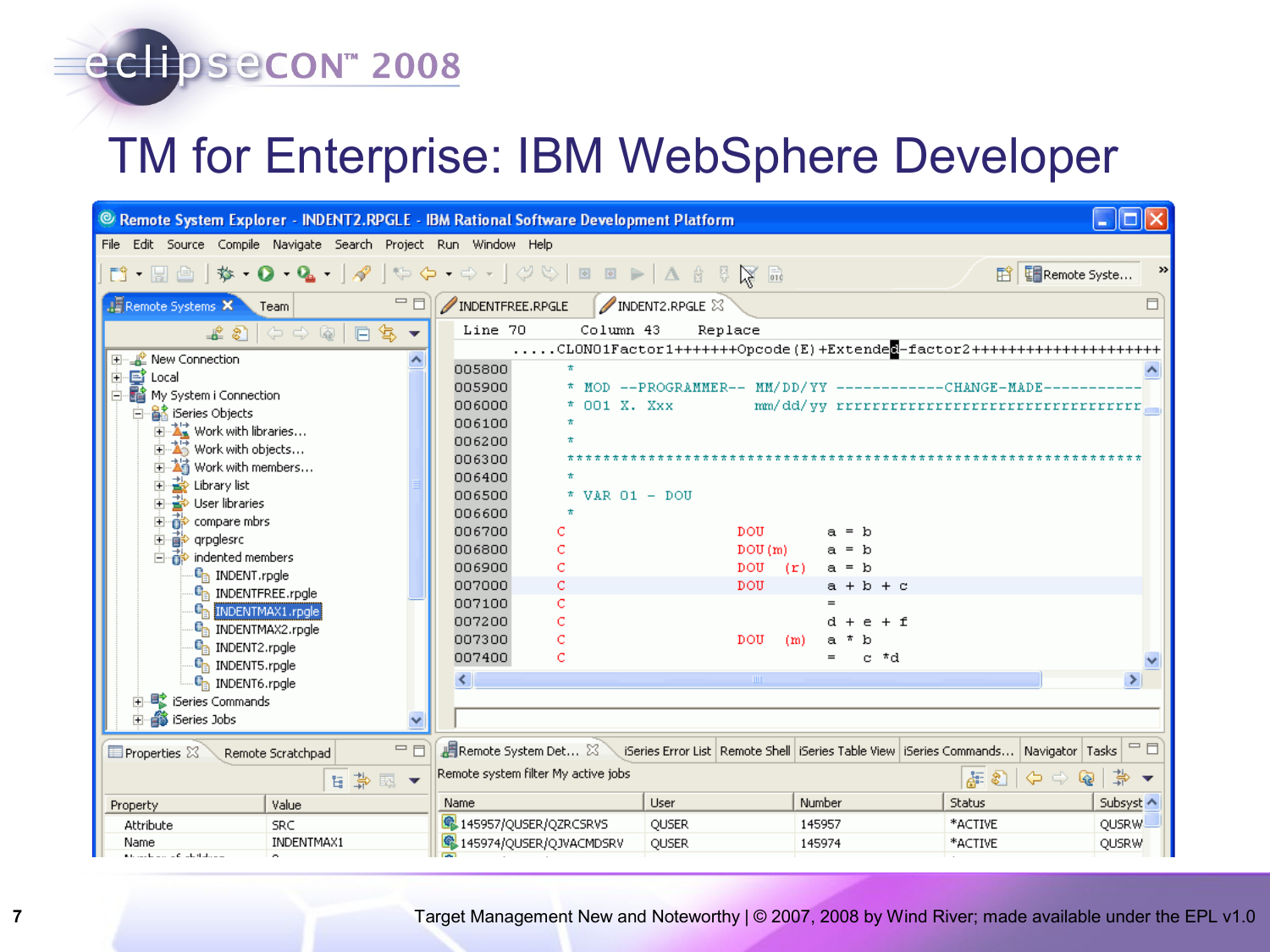

## RSE 3.0 Plan Items

#### Improve **Quality**, Robustness and Unit Test Coverage

• Pick up UI Guidelines

#### **Componentize** and Scale Down:

- Avoid unnecessary bundle activation
- Support Headless Operation
- **Team support**: Import/Export of Profiles

Contribute **User Action** support

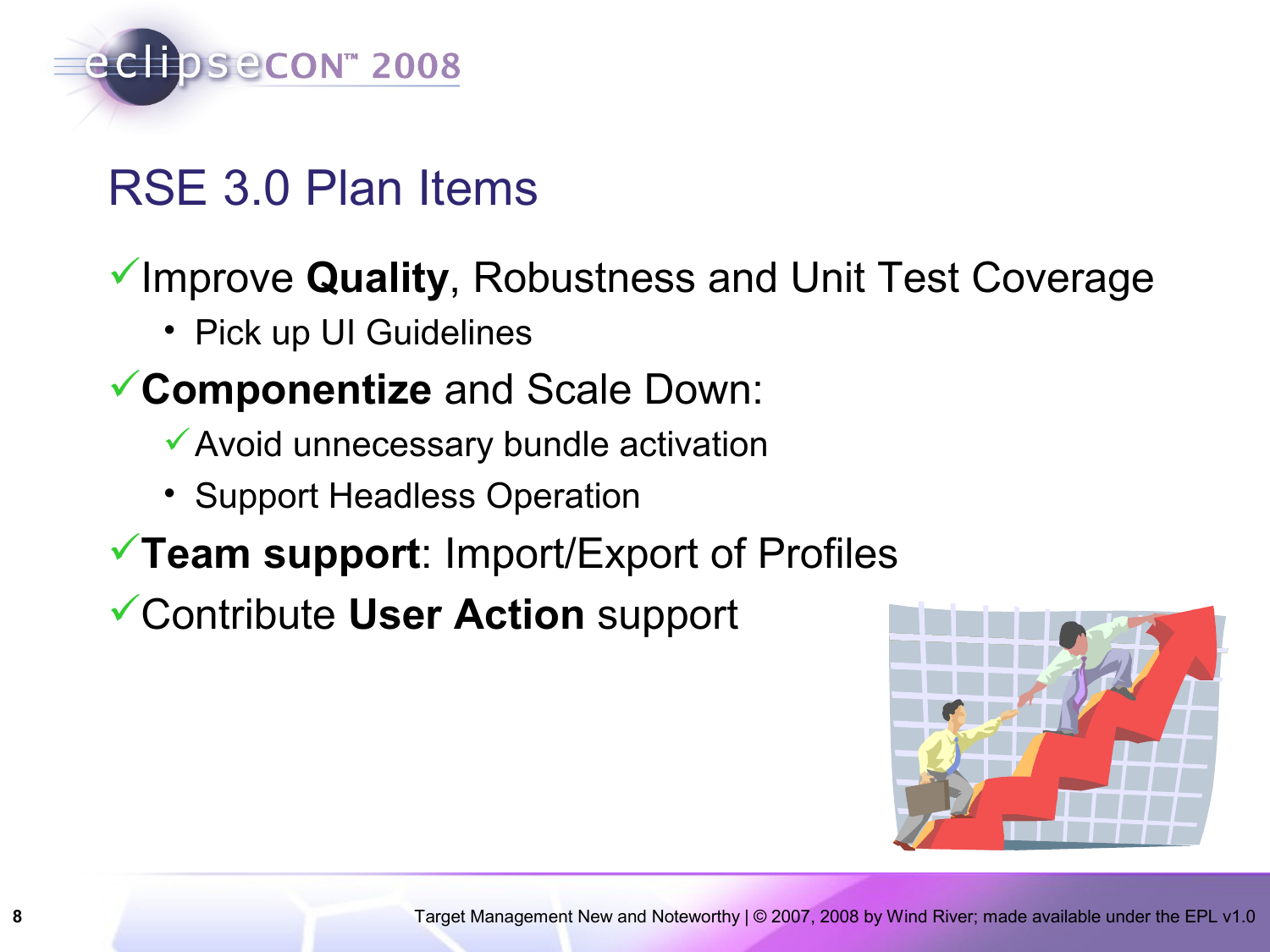

## New RSE 3.0 Goodies

- Remote File Access
	- Tar.gz archive handler (contributed)
	- Windows CE file subsystem (contribution pending)
	- UNIX permission, owner and group support
- Link with Editor
- SSH Keepalive
- FTP Recursive Delete



… but TM is much more than RSE!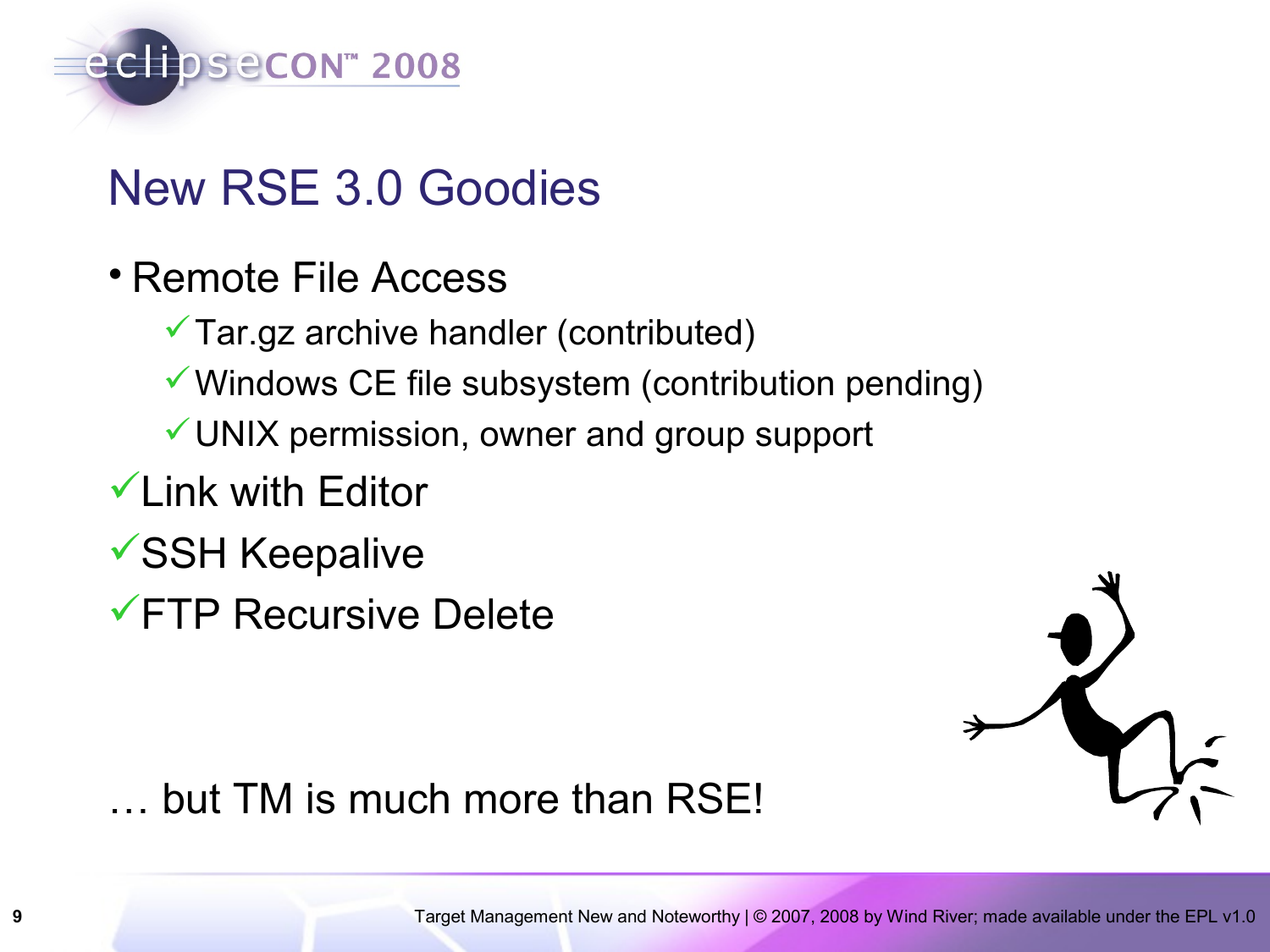

# TM Terminal

- Fast ANSI Terminal emulation
- Pluggable connectors for SSH, Telnet, Serial
- Optional editable input line for dumb terminals
- Lightweight Widget easy to port even for eRCP

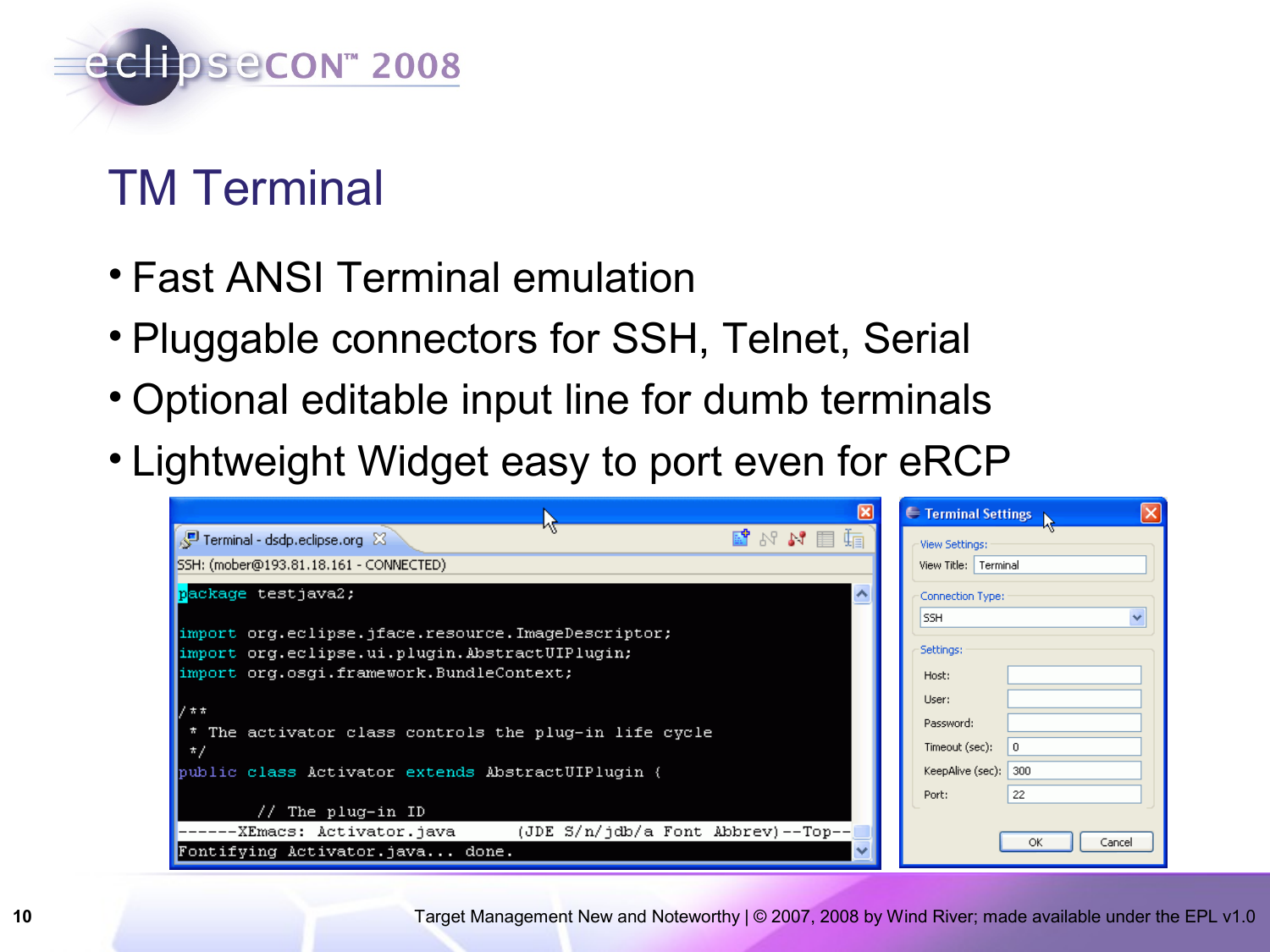

# Target Communication Protocol Framework (TCF)

- Background: Development tools need communication
	- Many tools, each typically using its own agent and communication method
	- Lots of overlap between these, e.g. how to communicate, retrieve/model target objects, manipulate target, etc



11 **11** Target Management New and Noteworthy | © 2007, 2008 by Wind River; made available under the EPL v1.0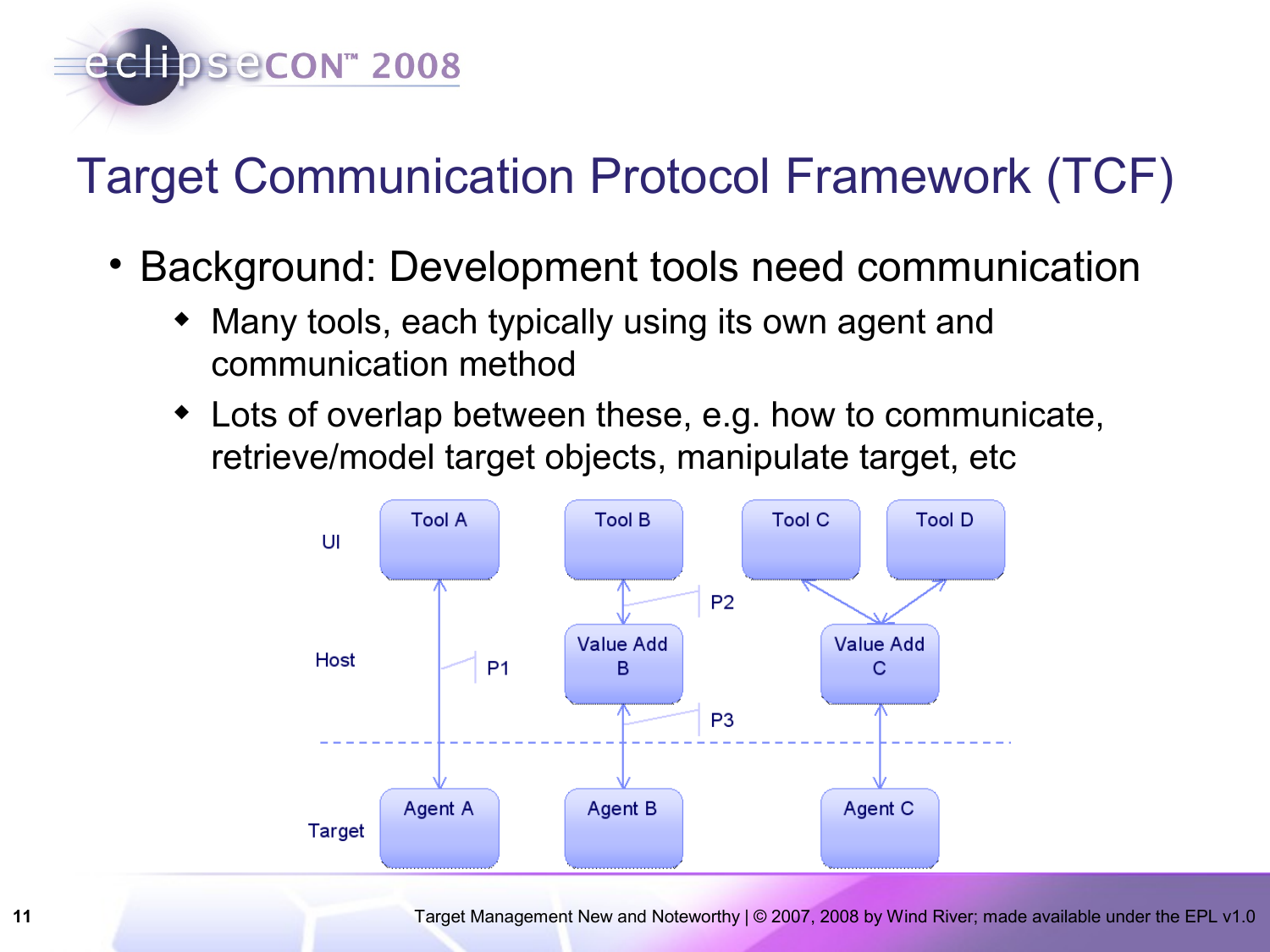

## TCF - Core Design Ideas

- Use the same simple, lightweight base protocol end-toend, but allow value-adding servers
- Standard TCP/IP on the client, transport conversion by value-add (Serial, JTAG, …)
- Auto-discovery of contributed services

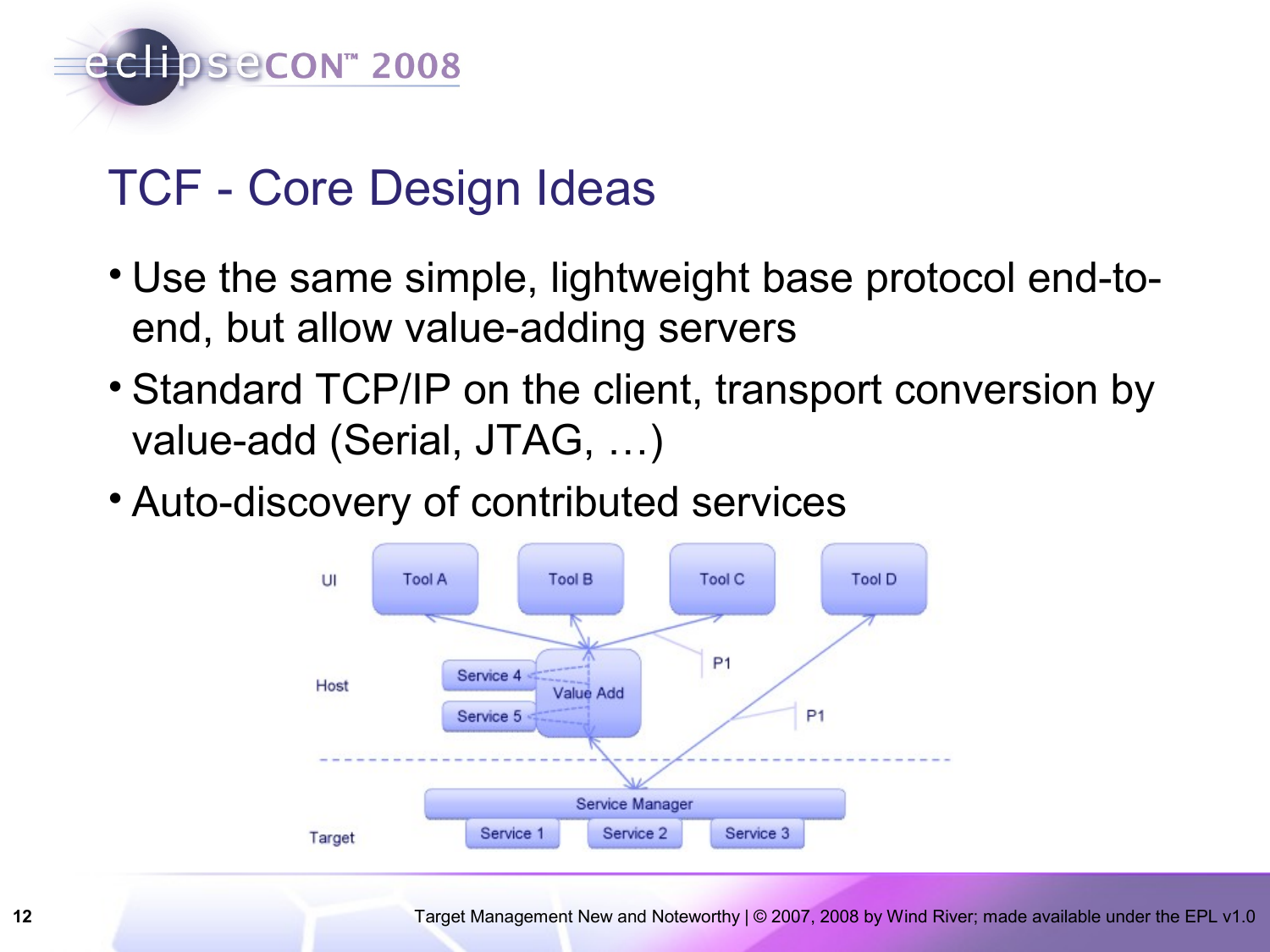

# TCF and Eclipse

#### • **TCF** specifies the **protocol**, independent of API

- Clients, agent and value-add in Plain C, Java or even Perl
- Much work will be outside Eclipse IDE, e.g. gdb back-end
- Leverage Eclipse brand, IP process and infrastructure
	- Most commercial embedded tools already on top of Eclipse

#### • **ECF** provides **abstract API**, independent of protocol

- Good for standard clients like file transfer, messaging
- A natural fit for TCF on the Eclipse Platform
- ECF providers for TCF to be added soon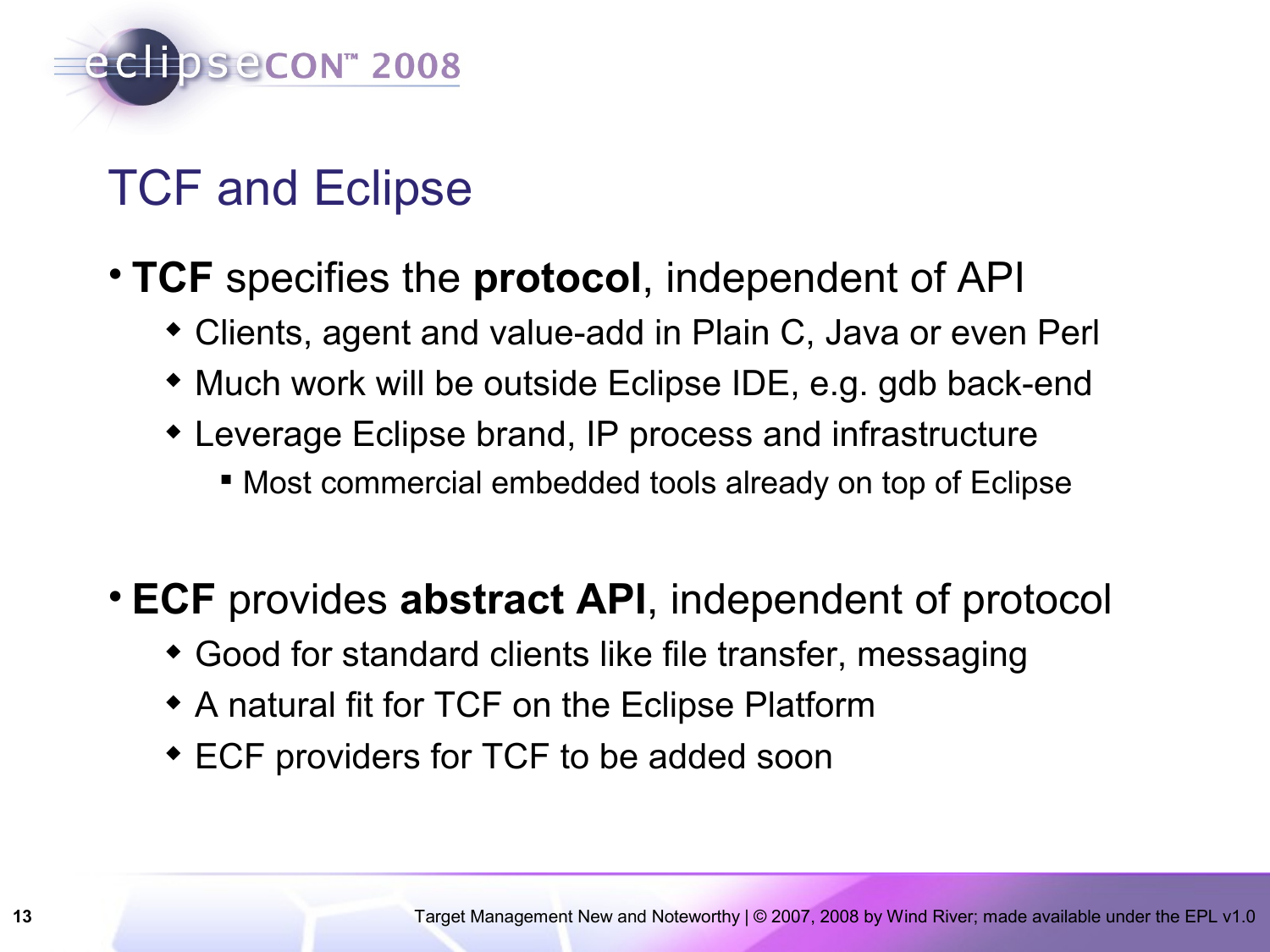

## TCF – Current Status

### Lightweight Plain-C Agent complete

- Linux, VxWorks, Windows
- Filetransfer, Monitoring (Process list), Basic Debugging
- Plain-C client and value-add examples
- Exemplary Eclipse Clients:
	- RSE Integration for Filetransfer, Process list
	- Platform Debug client
	- DSF Advanced Debug client
- Examples and Documentation
	- Getting Started, Protocol Specs, Context Identifier
	- "How to add a custom Service" Daytime Example

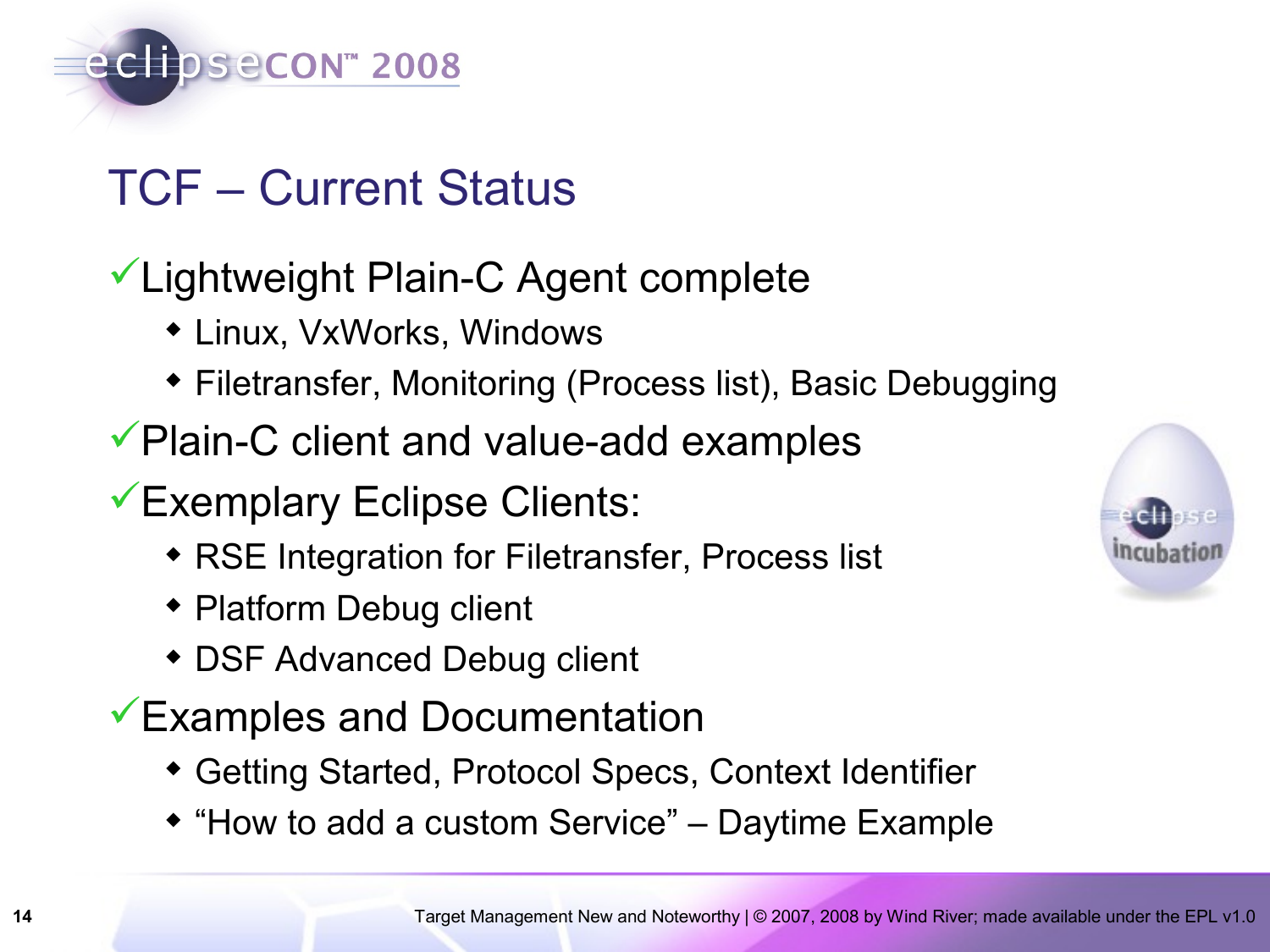

# TCF Goals

- Standardization effort driven at Power.org
	- Wind River, Freescale and others
	- **Join NOW** to get your requirements and use-cases in!
- Why bother with TCF?
	- Open your tooling for 3<sup>rd</sup> party value-add
	- Reduce maintenance with standard protocol framework
	- Get basic agent framework and tooling for free
- Code is available from Eclipse.org under EPL
	- EclipseCon Tutorial is your best getting started





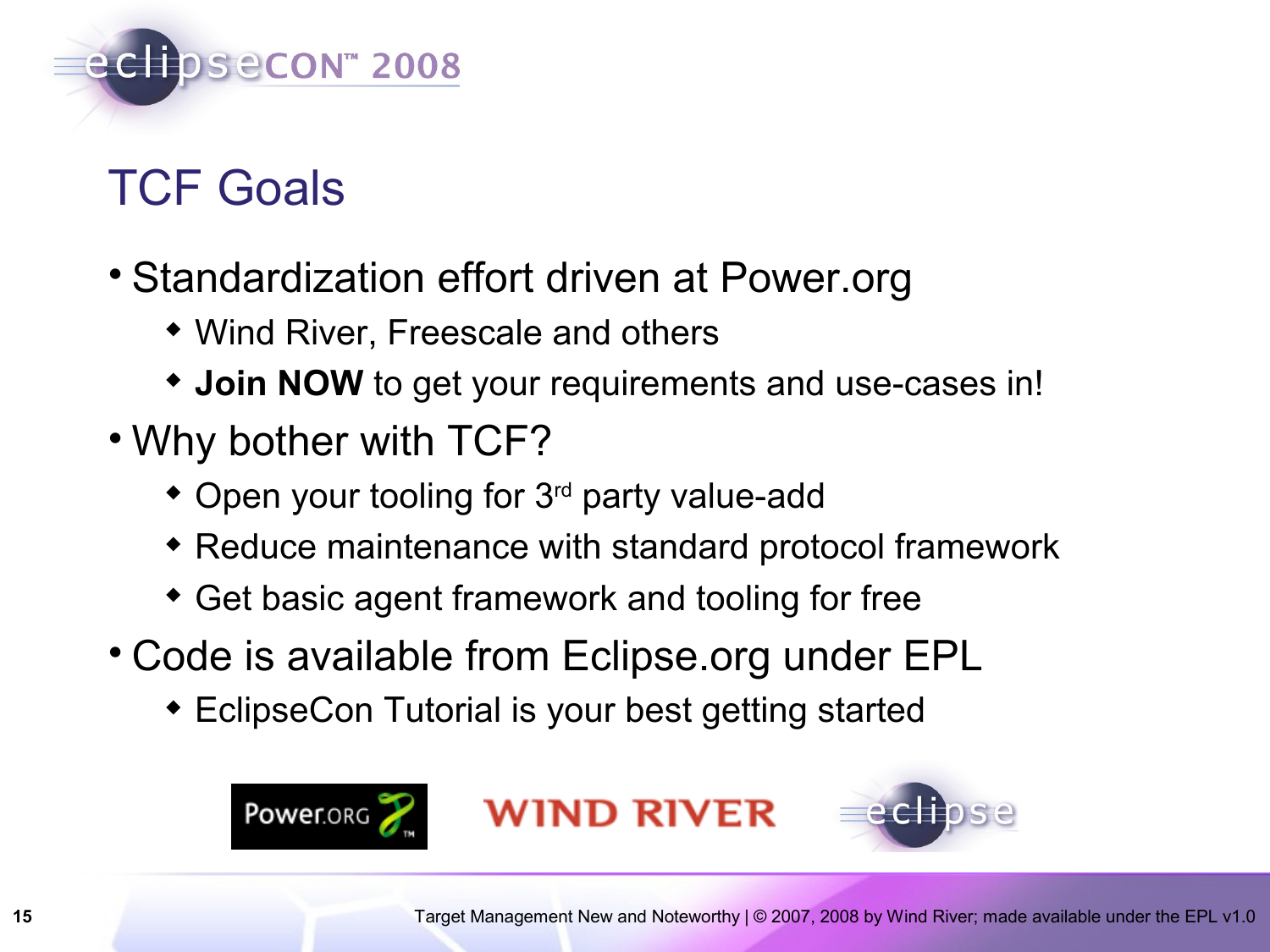

## Target Management 3.0 Components



**16** Target Management New and Noteworthy | © 2007, 2008 by Wind River; made available under the EPL v1.0